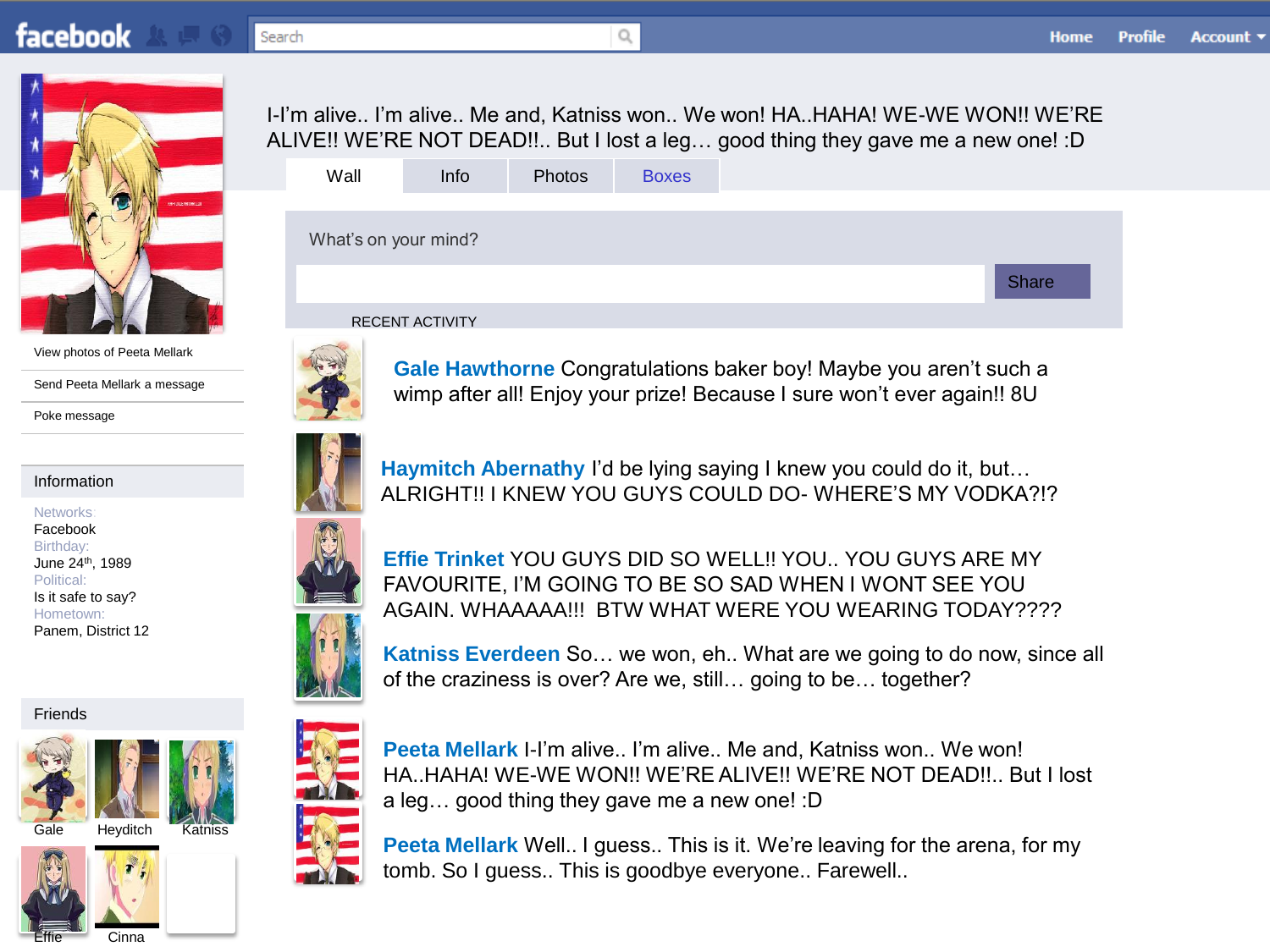# **facebook**



View photos of Peeta Mellark

Send Peeta Mellark a message

Poke message

### Information

Networks: Facebook Birthday: June 24th, 1989 Political: Is it safe to say? Hometown: Panem, District 12

#### Friends



Haymitch Katniss

<span id="page-1-0"></span>





|  |  |  | I-I'm alive I'm alive Me and, Katniss won We won! HAHAHA! WE-WE WON!! WE'RE     |  |  |  |  |  |  |
|--|--|--|---------------------------------------------------------------------------------|--|--|--|--|--|--|
|  |  |  | ALIVE!! WE'RE NOT DEAD!! But I lost a leg good thing they gave me a new one! :D |  |  |  |  |  |  |
|  |  |  |                                                                                 |  |  |  |  |  |  |

| Wall                 | Info                   | Photos | <b>Boxes</b> |  |       |
|----------------------|------------------------|--------|--------------|--|-------|
|                      |                        |        |              |  |       |
| What's on your mind? |                        |        |              |  |       |
|                      |                        |        |              |  | Share |
|                      | <b>RECENT ACTIVITY</b> |        |              |  |       |
|                      |                        |        |              |  |       |



**Katniss Everdeen** So… You… you liked me.. I.. Um.. Thanks…





**Cinna** We need to get you looking absolutely magical! The interviews are next and you two are going to rock the show once we're done! ;)



**Peeta Mellark** I can't believe it's already the last day of training already, I sure am going to miss the room service… and my life, I'm definably going to miss that too, when I get slaughtered. :C

**Peeta Mellark** Aaahhh, this room service is the best! Maybe going to the hunger games isn't ALL that bad, especially with service like this! XD





**Katniss Everdeen** The cold night air feels great after that long day of training doesn't it? I'm glad we got to talk, like normal people.

**Haymitch Abernathy** Hey kid! No sleeping in, we need to get you into tip-top shape for the games!



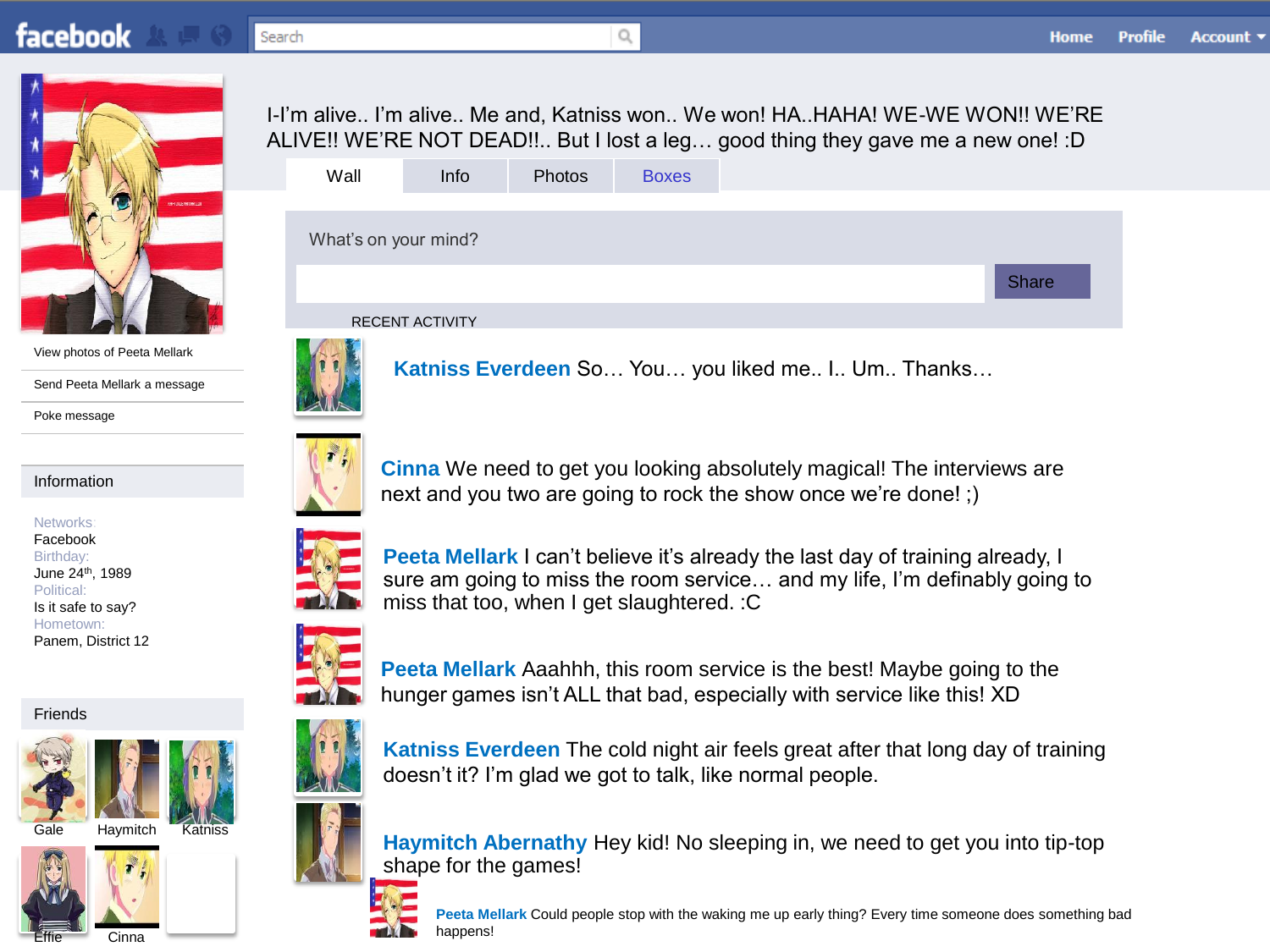

View photos of Peeta Mellark

Send Peeta Mellark a message

Poke message

#### Information

Networks: Facebook Birthday: June 24th, 1989 Political: Is it safe to say? Hometown: Panem, District 12

#### Friends





<span id="page-2-0"></span>Cinna

I-I'm alive.. I'm alive.. Me and, Katniss won.. We won! HA..HAHA! WE-WE WON!! WE'RE ALIVE!! WE'RE NOT DEAD!!.. But I lost a leg… good thing they gave me a new one! :D

| Wall                 | Info | Photos | <b>Boxes</b> |  |              |  |
|----------------------|------|--------|--------------|--|--------------|--|
|                      |      |        |              |  |              |  |
| What's on your mind? |      |        |              |  |              |  |
|                      |      |        |              |  | <b>Share</b> |  |
|                      |      |        |              |  |              |  |



**Peeta Mellark** Amazingly our mentor, Haymitch is not a complete idiot, we may actually have a chance! :D



**Peeta Mellark** Well I'm feeling horribly sick, and this train just goes on forever, and ever. I wish this was all just a dream.

kid! This day just keeps on getting better and better!! :D



me! Over their own son! This is just the worst day ever. :C /slash wrists



**Peeta Mellark** Been chosen for The Hunger Games and no one wanted to take my place unlike the girl Prim, lucky me. >\_>

**Peeta Mellark** Oh joy, I'm competing against the girl I liked since I was a

**Effie Trinket** WAKEY, WAKEY! Today is the start of the Hunger Games, assemble in the town center for the drawing of names, and my the odds be ever in your favor!



**Peeta Mellark** Wow.. Just wow… my parents are rooting for the girl over